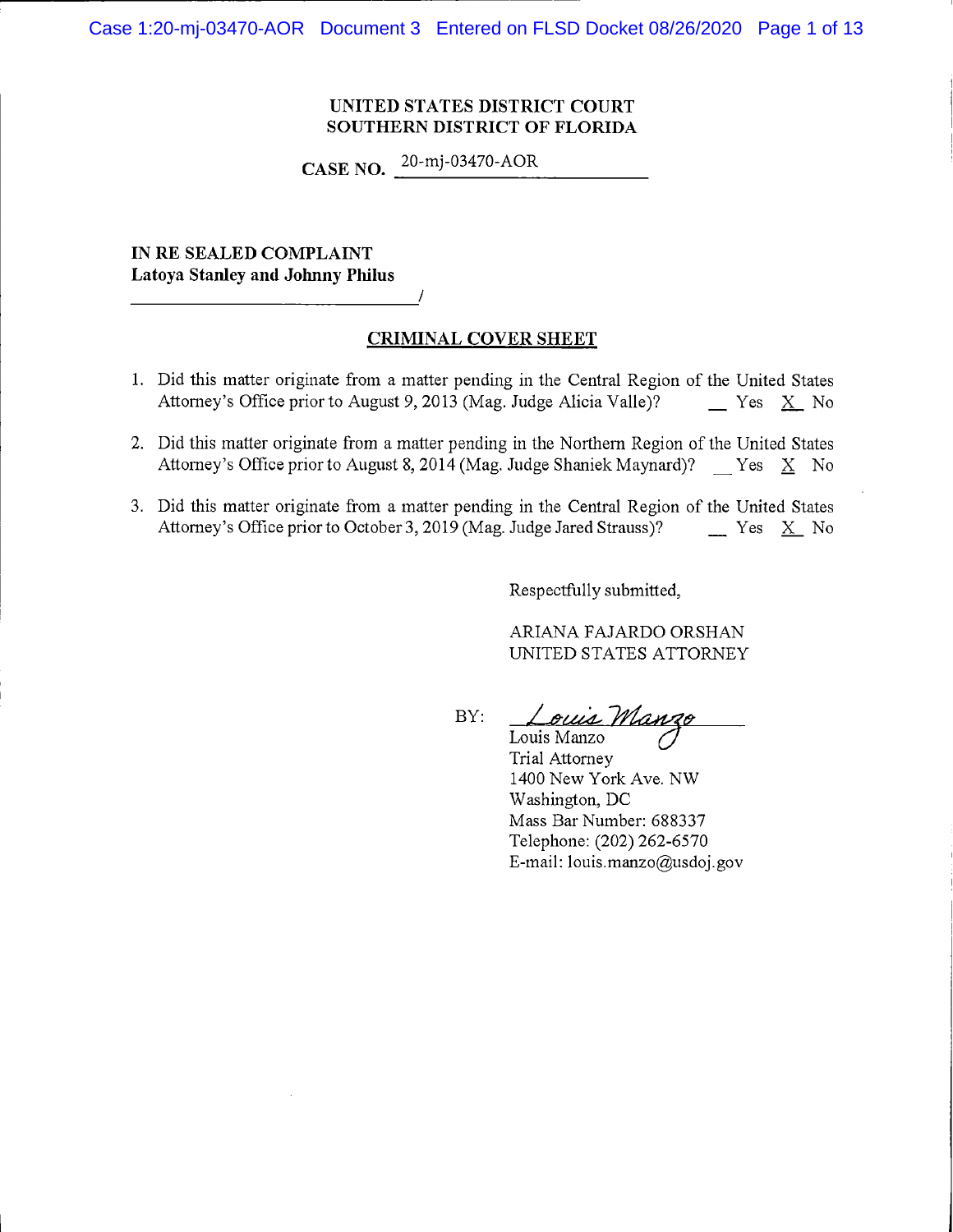Case 1:20-mj-03470-AOR Document 3 Entered on FLSD Docket 08/26/2020 Page 2 of 13

AO 91 (Rev. 08/09) Criminal Complaint

# **UNITED STATES DISTRICT COURT**

for the

Southern District of Florida

 $\mathcal{E}$ 

 $\lambda$ 

<sup>1</sup>

United States of America  $\mathbf{V}$ . Latoya Stanley and

Johnny Philus

Case No. 20-mj-03470-AOR

Offense Description

Defendant(s)

# CRIMINAL COMPLAINT BY TELEPHONE OR OTHER RELIABLE ELECTRONIC MEANS

I, the complainant in this case, state that the following is true to the best of my knowledge and belief.

On or about the date(s) of May 2020 through July 2020 in the county of Miami-Dade in the

Southern District of Florida , the defendant(s) violated:

Code Section

18 U.S.C. § 1343 18 U.S.C. § 1001

Wire Fraud **False Statements** 

This criminal complaint is based on these facts:

SEE ATTACHED AFFIDAVIT.

 $\mathcal J$  Continued on the attached sheet.

Complainant's signature

Antonio Soto, Special Agent TIGTA Printed name and title

Attested to by the Applicant in accordance with the requirements of Fed.R.Crim.P. 4.1 by Face Time

8/25/20 Date:

City and state: Miami, Florida **Miami** 

Indge's sightnure

Hon. Alicla M. Otazo-Reyes, United States Magistrate Judge Printed name and title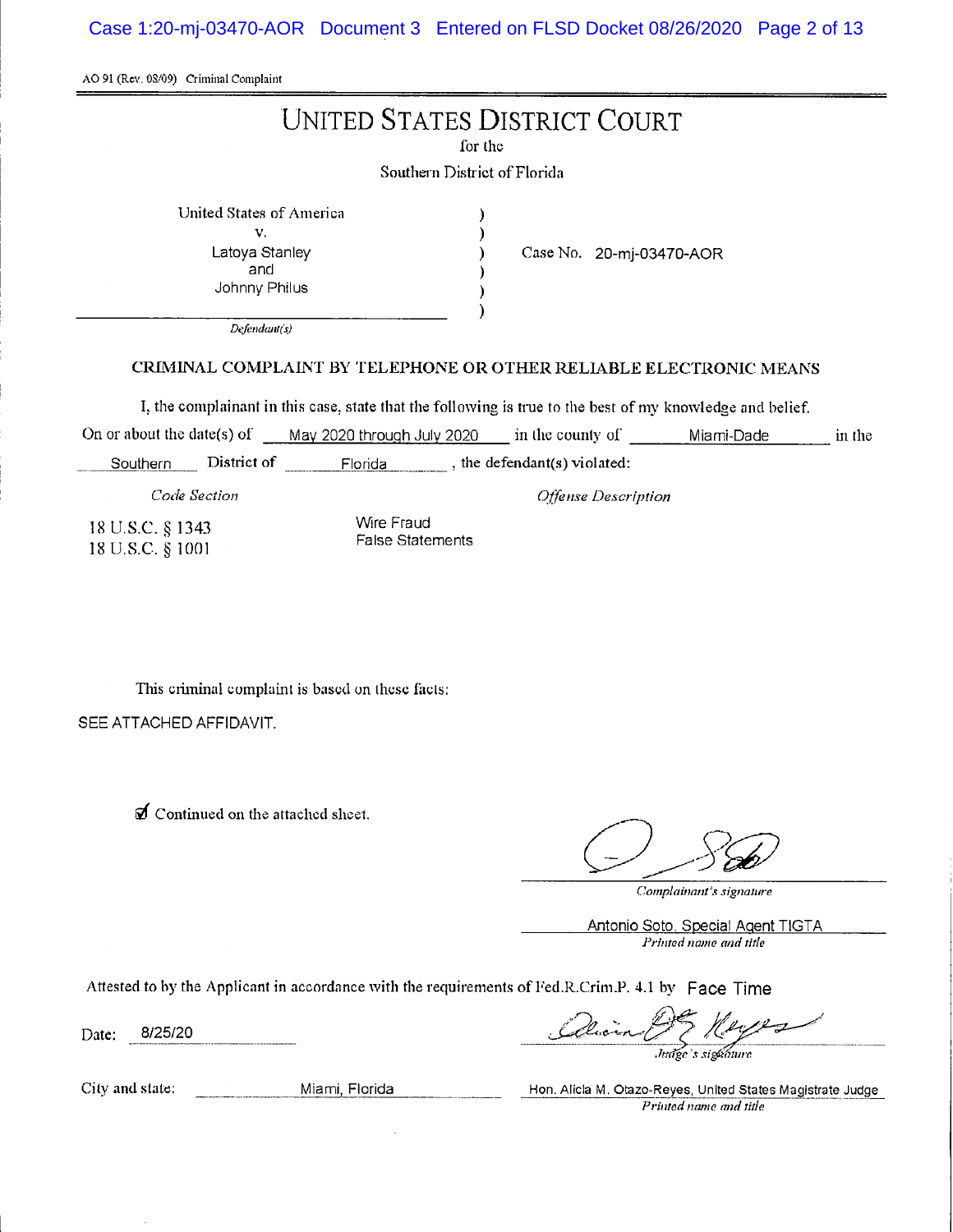## **AFFIDAVIT IN SUPPORT OF A CRIMINAL COMPLAINT**

I, Antonio Soto, being first duly sworn, state:

## AGENT BACKGROUND AND INTRODUCTION

 $1.$ I am a Special Agent ("SA") with the United States Treasury Inspector General for Tax Administration ("TIGTA") and have been so employed since September 2007. I have been employed in law enforcement for approximately eighteen (18) years. I am a graduate of the Criminal Investigator Training Program at the Federal Law Enforcement Training Center. I am currently assigned to the Southern Field Division ("SFD"), Miami, Florida, office. In the course of my law enforcement duties, I have investigated crimes involving wire fraud relating to Internal Revenue Service schemes. I also have experience investigating and making arrests in cases involving fraud.

 $2.$ This affidavit is made in support of a criminal complaint charging LATOYA STANLEY and JOHNNY PHILUS with wire fraud, in violation of 18 U.S.C. § 1343 and false statements, in violation of 18 U.S.C. § 1001.

3. This affidavit is based on my personal investigation and investigation by others, including federal and local law enforcement officials whom I know to be reliable and trustworthy. The facts contained herein have been obtained by examining documents obtained in the course of the investigation, as well as through other means. This affidavit does not include every fact known to me about this investigation, but rather only those facts sufficient to establish probable cause.

# **OVERVIEW OF CRIMINAL CONDUCT**

 $4.$ In or around March 2020, the Coronavirus Aid, Relief, and Economic Security ("CARES") was enacted. It was designed to provide emergency financial assistance to the millions of Americans who are suffering the economic effects caused by the COVID-19 pandemic. In or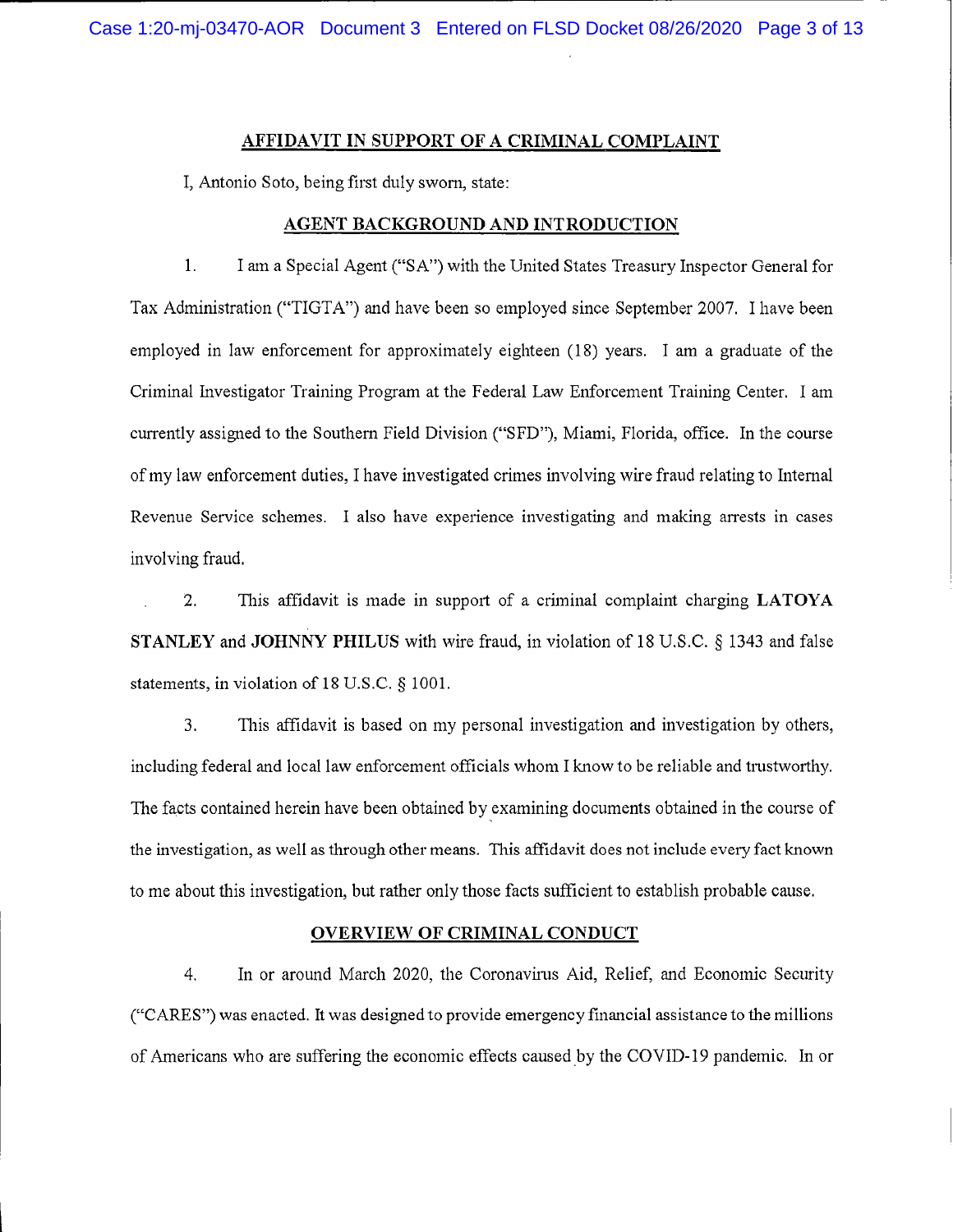around May and June of 2020, STANLEY and PHILUS falsely and fraudulently applied for Paycheck Protection Program ("PPP") and Economic Injury Disaster Loan ("EIDL") relief, as described in further detail below.

#### Overview of Defendants and Relevant Entities

- 5. STANLEY is a resident of Miami-Dade County, Florida.
- 6. PHILUS is a resident of Miami-Dade County, Florida.

7. Dream Gurl Beauty Supply, LLC (hereinafter, "Dream Gurl") is a Florida corporation that was first registered with the Secretary of State of Florida in 2011. According to Florida corporate records, Dream Gurl is registered at 1275 NE 118st, Miami, Florida, and STANLEY and PHILUS are both listed as CEOs of the company. Florida corporate records show the business was in inactive status until it filed for reinstatement on or about May 3, 2020.

8. Elegance Auto Boutique, LLC (hereinafter, "Elegance Auto") is a Florida corporation that was first registered with the Secretary of State of Florida in 2011. According to Florida corporate records, PHILUS is the listed CEO. The same records show the business is located at 1277 NE 118th St, Miami, Florida, which is the same address as PHILUS's residence. The business was in inactive status until it filed for reinstatement on or about May 1, 2020.

9. Bank 1 was a federally insured national bank based in Utah. Bank 1 is a Small Business Administration ("SBA") approved lender and participated in the PPP as a lender to small businesses.

 $10.$ Bank 2 was a federally insured national bank based in North Carolina with branches nationwide. Bank 2 is an SBA-approved lender and participated in the PPP as a lender to small businesses.

2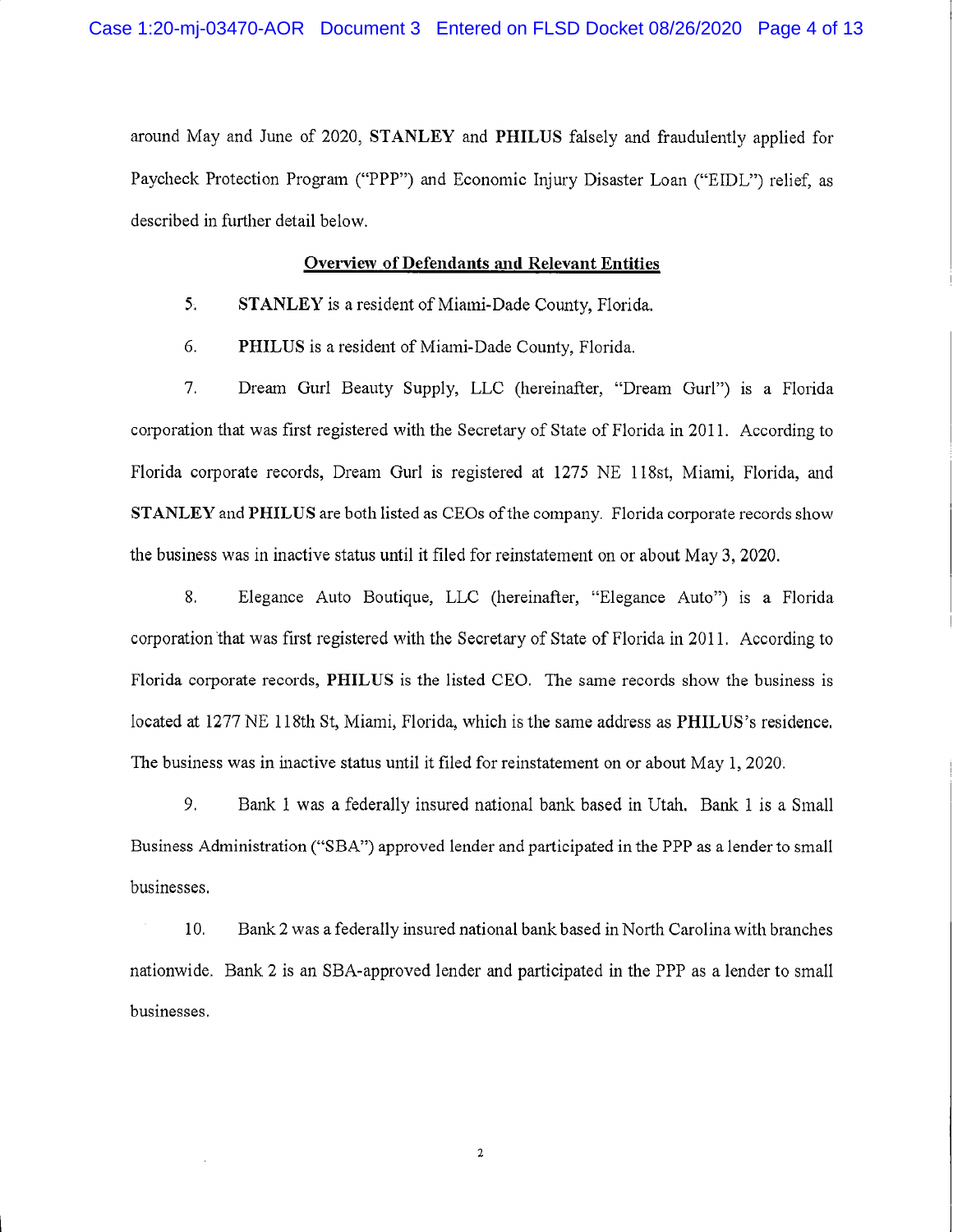11. Company 1 participates in the PPP as a non-bank lender as well as an entity that connects applicants with other lenders. Small businesses seeking PPP loans could apply through Company 1 for the loans. Company 1 subsequently partners with various banks, including Bank 1, to disburse the loans.

## **Overview of the Paycheck Protection Program**

12. As noted above, the CARES Act is a federal law enacted in or around March 2020 designed to provide emergency financial assistance to the millions of Americans who are suffering the economic effects caused by the COVID-19 pandemic. One source of relief provided by the CARES Act was the authorization of up to \$349 billion in forgivable loans to small businesses for job retention and certain other expenses, through the PPP. In or around April 2020, Congress authorized over \$300 billion in additional PPP funding.

In order to obtain a PPP loan, a qualifying business must submit a PPP loan 13. application, which is signed by an authorized representative of the business. The PPP loan application requires the business (through its authorized representative) to acknowledge the program rules and make certain affirmative certifications in order to be eligible to obtain the PPP loan. In the PPP loan application, the small business (through its authorized representative) must state, among other things, its: (a) average monthly payroll expenses; and (b) number of employees. These figures are used to calculate the amount of money the small business is eligible to receive under the PPP. In addition, businesses applying for a PPP loan must provide documentation to the lending institution showing their payroll expenses; typically, businesses would supply documents showing the amount of payroll taxes reported to the Internal Revenue Service ("IRS").

14. A PPP loan application must be processed by a participating lender. If a PPP loan application is approved, the participating lender funds the PPP loan using its own monies, which

 $\overline{\mathbf{3}}$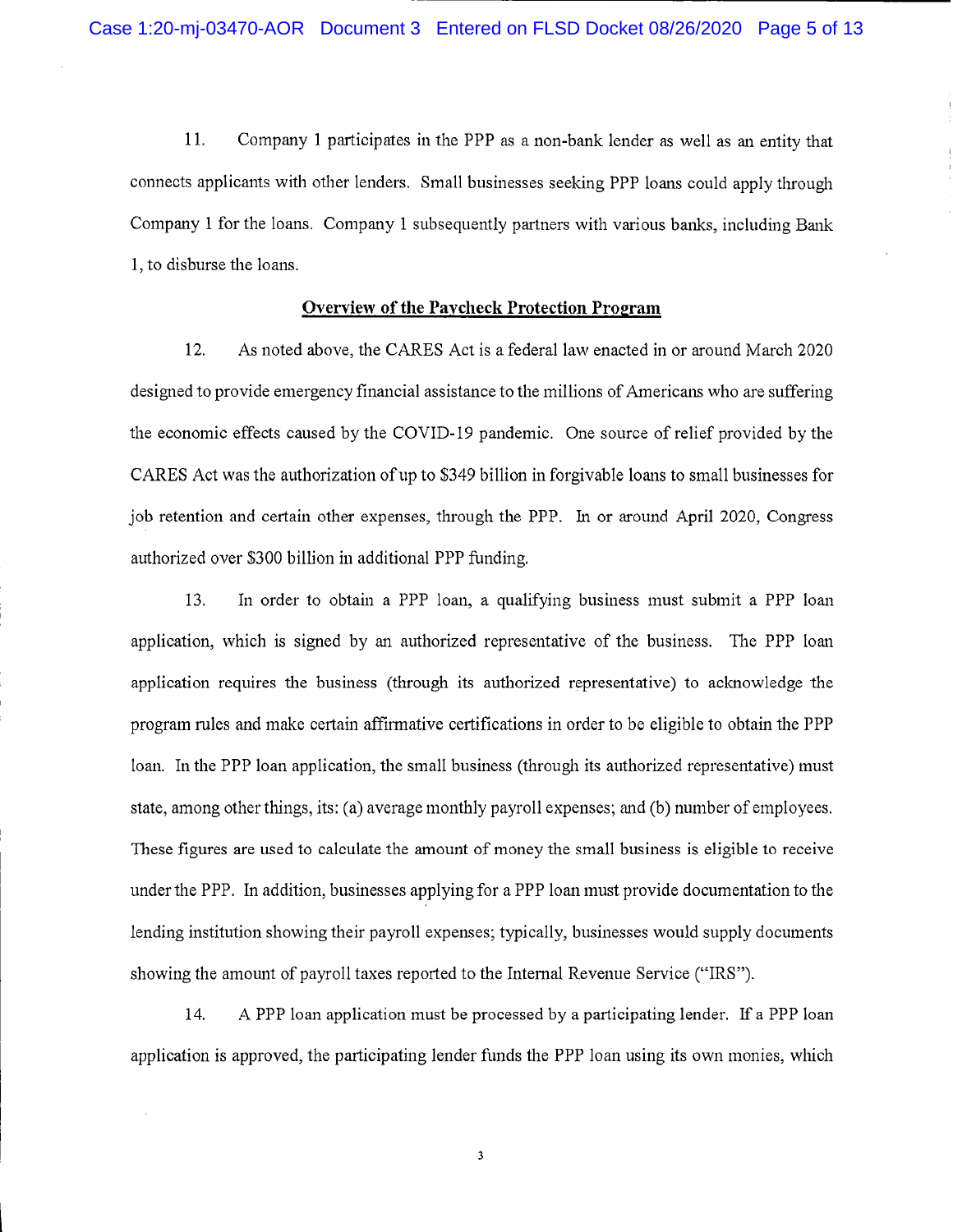are 100% guaranteed by the SBA. Data from the application, including information about the borrower, the total amount of the loan, and the listed number of employees, is transmitted by the lender to the SBA in the course of processing the loan.

15. PPP loan proceeds must be used by the business on certain permissible expenses payroll costs, interest on mortgages, rent, and utilities. The PPP allows the interest and principal on the PPP loan to be entirely forgiven if the business spends the loan proceeds on these expense items within a designated period of time after receiving the proceeds and uses a certain amount of the PPP loan proceeds on payroll expenses.

#### Overview of the Economic Injury Disaster Loan Program

16. The EIDL program is an SBA program that provides low-interest financing to small businesses, renters, and homeowners in regions affected by declared disasters.

17. The CARES Act also authorizes the SBA to provide EIDLs of up to \$2 million to eligible small businesses experiencing substantial financial disruption due to the COVID-19 pandemic. In addition, the CARES Act authorized the SBA to issue advances of up to \$10,000 to small businesses within three days of applying for an EIDL. The amount of the advance is determined by the number of employees the applicant certifies having. The advances do not have to be repaid.

18. In order to obtain an EIDL and advance, a qualifying business must submit an application to the SBA and provide information about its operations, such as the number of employees, gross revenues for the 12-month period preceding the disaster, and cost of goods sold in the 12-month period preceding the disaster. In the case of EIDLs for COVID-19 relief, the 12month period was that preceding January 31, 2020. The applicant must also certify that all of the information in the application is true and correct to the best of the applicant's knowledge.

 $\overline{4}$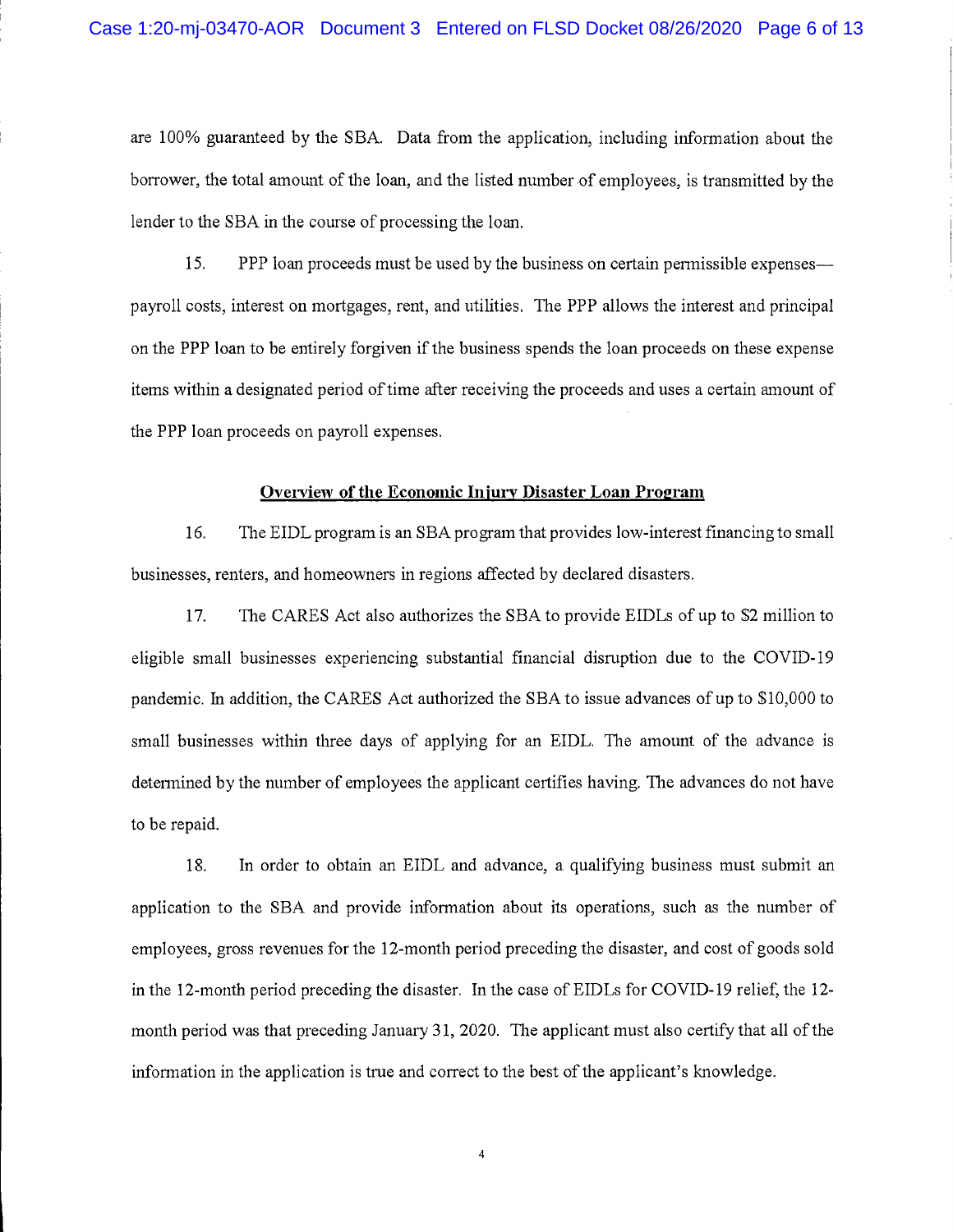19. EIDL applications are submitted directly to the SBA. The amount of the loan, if the application is approved, is determined based, in part, on the information provided by the application about employment, revenue, and cost of goods, as described above. Any funds issued under an EIDL or advance are issued directly by the SBA. EIDL funds can be used for payroll expenses, sick leave, production costs, and business obligations, such as debts, rent, and mortgage payments. If the applicant also obtains a loan under the PPP, the EIDL funds cannot be used for the same purpose as the PPP funds.

## PPP Applications Submitted by STANLEY and PHILUS

20. Law enforcement received information regarding potential fraud related to the PPP application submitted by STANLEY on behalf of Dream Gurl and PHILUS on behalf of Elegance Auto.

21. Through a review of data maintained by the SBA, law enforcement learned that **STANLEY** and PHILUS submitted PPP applications via Company 1, which partnered with Bank 1 to process both PPP loan applications. Bank 1 ultimately disbursed approximately \$538,325 to **PHILUS** in connection with a PPP application submitted in the name Elegance Auto on or about May 8, 2020. Likewise, on or about May 15, 2020, Bank 1 funded a loan in the amount of approximately \$302,860 to STANLEY in connection with a PPP application submitted in the name of Dream Gurl.

22. Law enforcement reviewed the applications for the loans that were funded by Bank 1. These records show that the two applications made the following representations regarding the numbers of employees and average monthly payroll:

 $\sqrt{2}$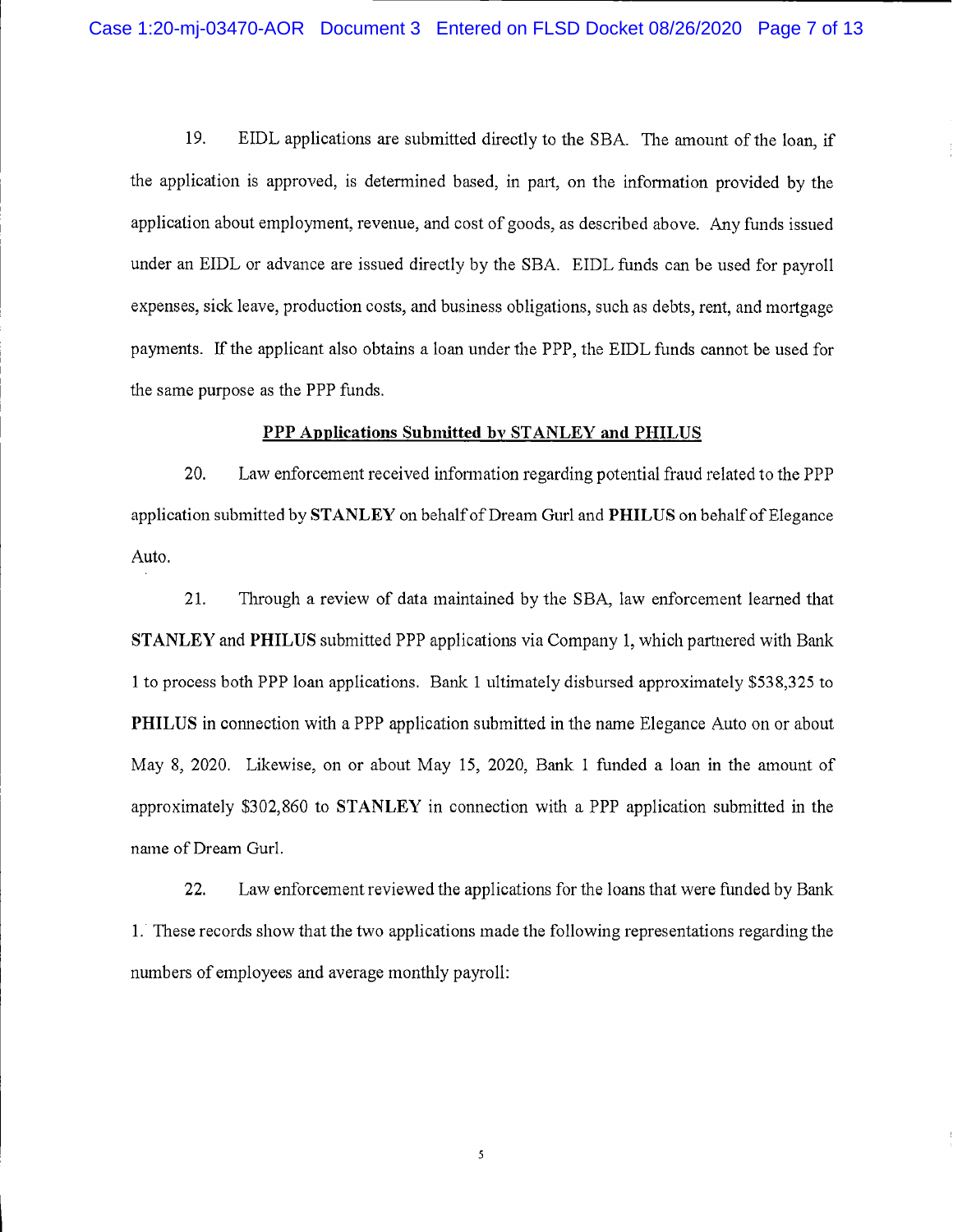| <b>Name of Business</b><br>Applicant | <b>Name of Listed</b><br>Representative | # of Employees<br><b>Claimed</b> | <b>Average Monthly</b><br>Payroll |
|--------------------------------------|-----------------------------------------|----------------------------------|-----------------------------------|
| Dream Gurl                           | Latoya Stanley                          | 18                               | \$121,144                         |
| Elegance Auto                        | Johnny Philus                           | 29                               | \$215,330                         |

23. On each loan application, STANLEY and PHILUS identified themselves as the owners and authorized representatives of the applicant business. STANLEY and PHILUS signed and submitted their applications electronically through an online portal operated by Company 1.

24. For each PPP application, STANLEY and PHILUS respectively certified that the company was in operation on February 15, 2020 and had employees for whom it paid salaries and payroll taxes or paid independent contractors.

25. For each PPP application, STANLEY and PHILUS also respectively certified all SBA loan proceeds would be used only for business-related purposes as specified in the loan application and consistent with the PPP rules. They also certified that the funds would be used to retain workers and maintain payroll or make mortgage payments, lease payments, and utility payments; as specified under the PPP Rule.

# Other Records Show the Inaccuracy of the PPP Applications Submitted

26. Despite the representations regarding the number of employees, law enforcement obtained and reviewed records from the Florida Department of Revenue, which requires employers to report records of wages paid to employees by Florida corporations. The Florida Department of Revenue had no record of wage information paid to any employees of Elegance Auto or Dream Gurl in 2019 or 2020.

27. In fact, Florida corporate records show that neither company was an active corporation prior to the COVID-19 pandemic.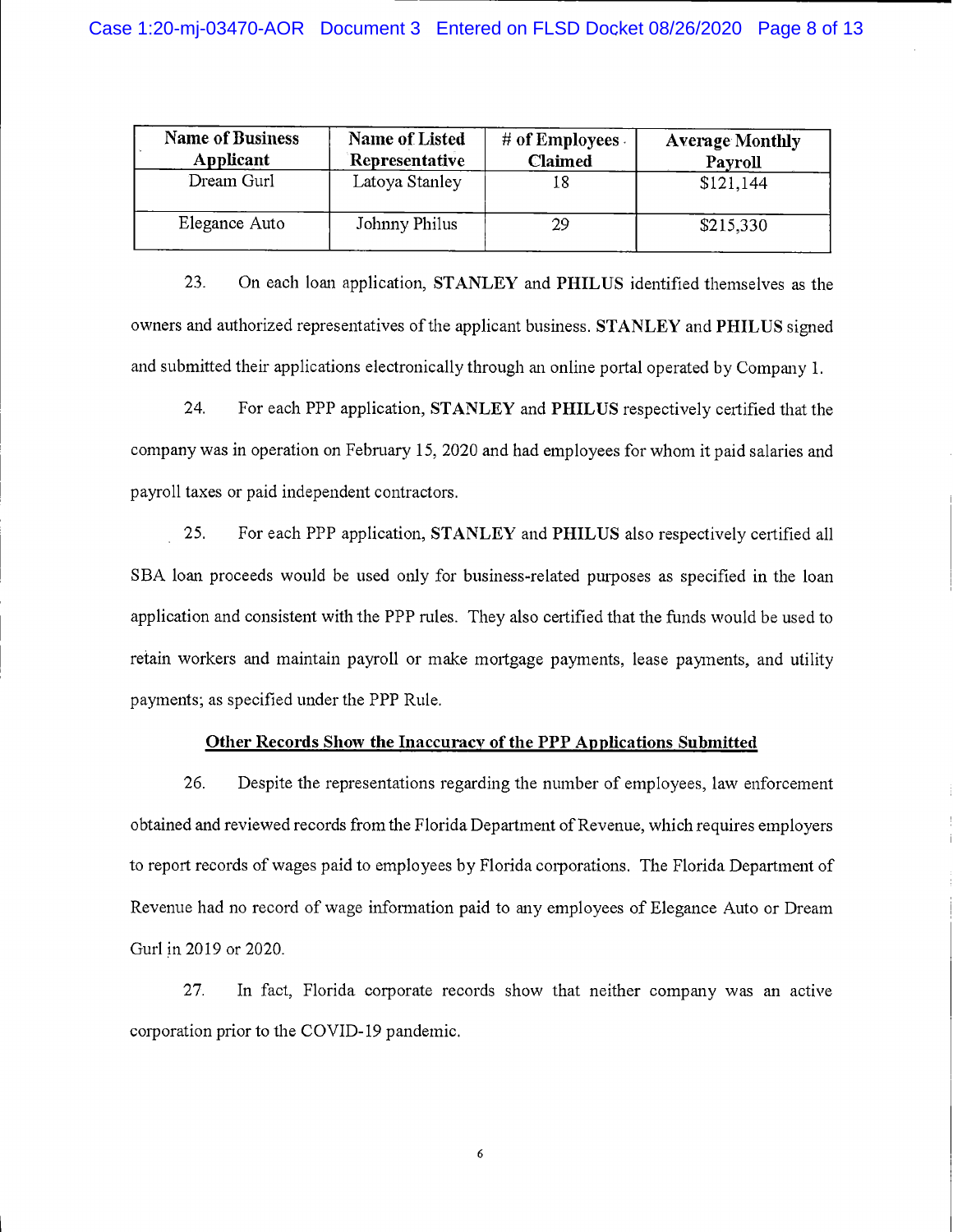a. According to the Florida Division of Corporations, Dream Gurl was an inactive Florida corporation until on or about May 3, 2020. At that time, the corporation was reinstated. The same records show that STANLEY and PHILUS were the company's authorized persons.

b. According to the Florida Division of Corporations, Elegance Auto was an inactive Florida corporation until on or about May 1, 2020. At that time, the corporation was reinstated. The same records show that PHILUS was the company's authorized person.

28. In conjunction with both PPP applications and on behalf of their respective businesses, STANLEY and PHILUS submitted February 2020 account statements from Bank 2. These statements, however, were fraudulent. According to documents received from Bank 2, the accounts for both Elegance Auto and Dream Gurl were only opened in May of 2020.

29. In conjunction with both applications and on behalf of their respective businesses, **STANLEY** and PHILUS submitted IRS Form 941s, which are quarterly tax forms. These forms include the total number of employees and compensation paid by a business to its employees by quarter. The Form 941s that STANLEY and PHILUS submitted, however, were fraudulent. The IRS has no record of either business filing a Form 941 in 2019 or in 2020.

30. A review of bank accounts located at Bank 1 and at other banks that STANLEY and PHILUS identified on recorded calls noted below revealed that Elegance Auto and Dream Gurl did not have transactions consistent with the business enterprises claimed in the respective loan applications. Prior to receiving hundreds of thousands of dollars in PPP funds, the bank accounts associated with each business only engaged in small dollar transactions. Law enforcement was unable to locate compensation to any employees. Instead, account transactions

 $\overline{7}$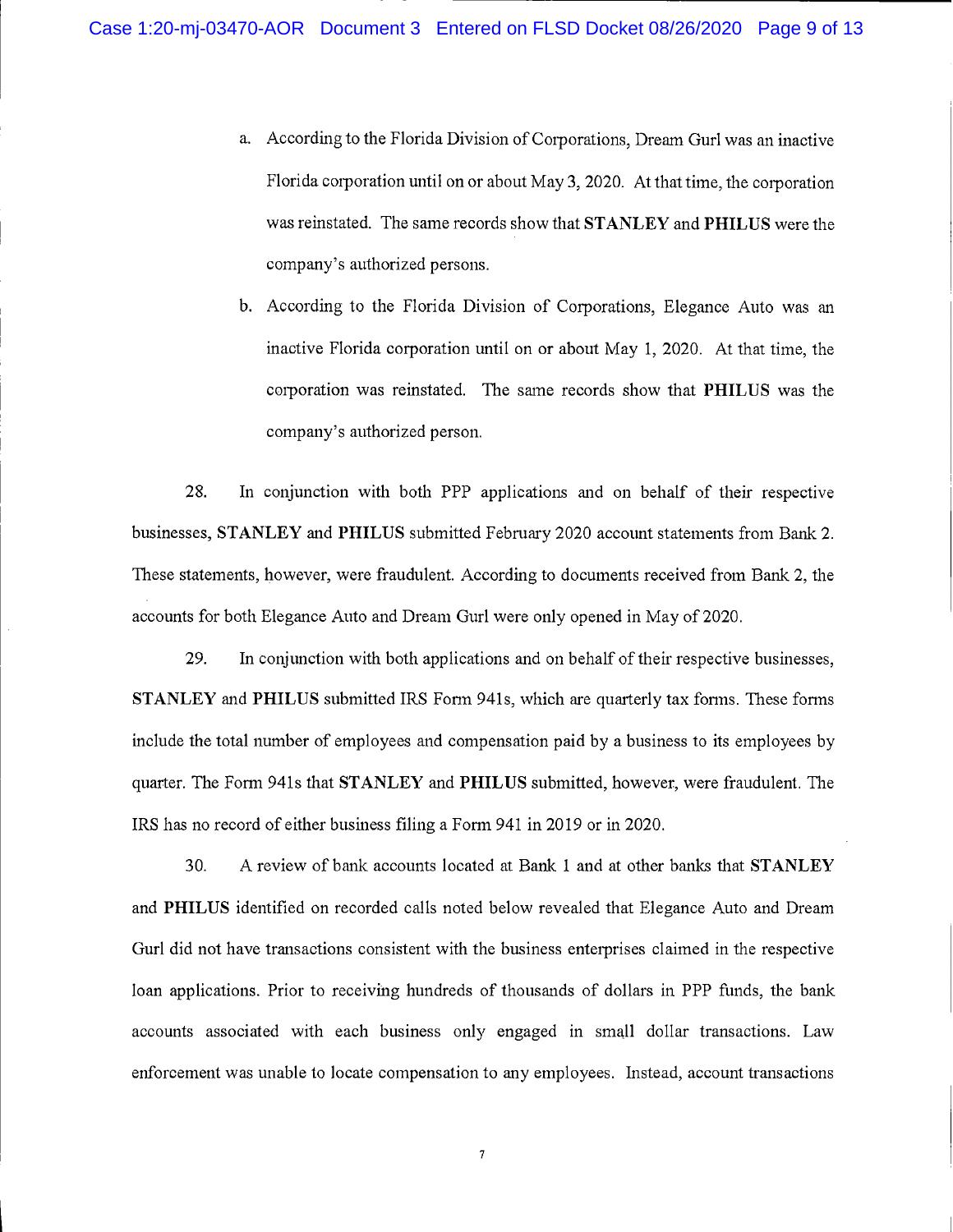seemed consistent with personal banking, rather than business banking, and included purchases at restaurants and consumer stores. Although STANLEY and PHILUS both represented that their businesses had millions of dollars in payroll, account balances for each business were no more than a few thousand dollars and often in the negative.

#### **Confirmation of STANLEY and PHILUS as the PPP Applicants**

 $31.$ To confirm that STANLEY and PHILUS themselves did, in fact, submit the fraudulent PPP applications, law enforcement continued its investigation by reviewing additional records and conducting surveillance.

32. Law enforcement received the internet protocol ("IP") address associated with the PPP application for Dream Gurl. Law enforcement was able to obtain subscriber information related to this account from an internet service provider ("ISP"). According to the internet service provider, the subscriber of the IP address was  $STANLEY<sup>1</sup>$ .

33. Law enforcement also reviewed the phone numbers associated with each PPP application. According to records from a telecommunications company, the subscriber for both phone numbers was STANLEY.

34. Law enforcement reviewed recorded phone calls placed to the number listed on the Dream Gurl PPP application. The calls were answered by an individual who identified herself as STANLEY. On these calls, STANLEY made statements that: (a) she is the owner of Dream Gurl; (b) She personally applied for the PPP application; (c) Dream Gurl has \$200,000 in inventory of hair and beauty products; (d) The Form 941s submitted with the PPP application are accurate; and

<sup>&</sup>lt;sup>1</sup> Although the IP address for the Elegance Auto application belonged to the same ISP, the ISP was unable to provide any subscriber information for that address.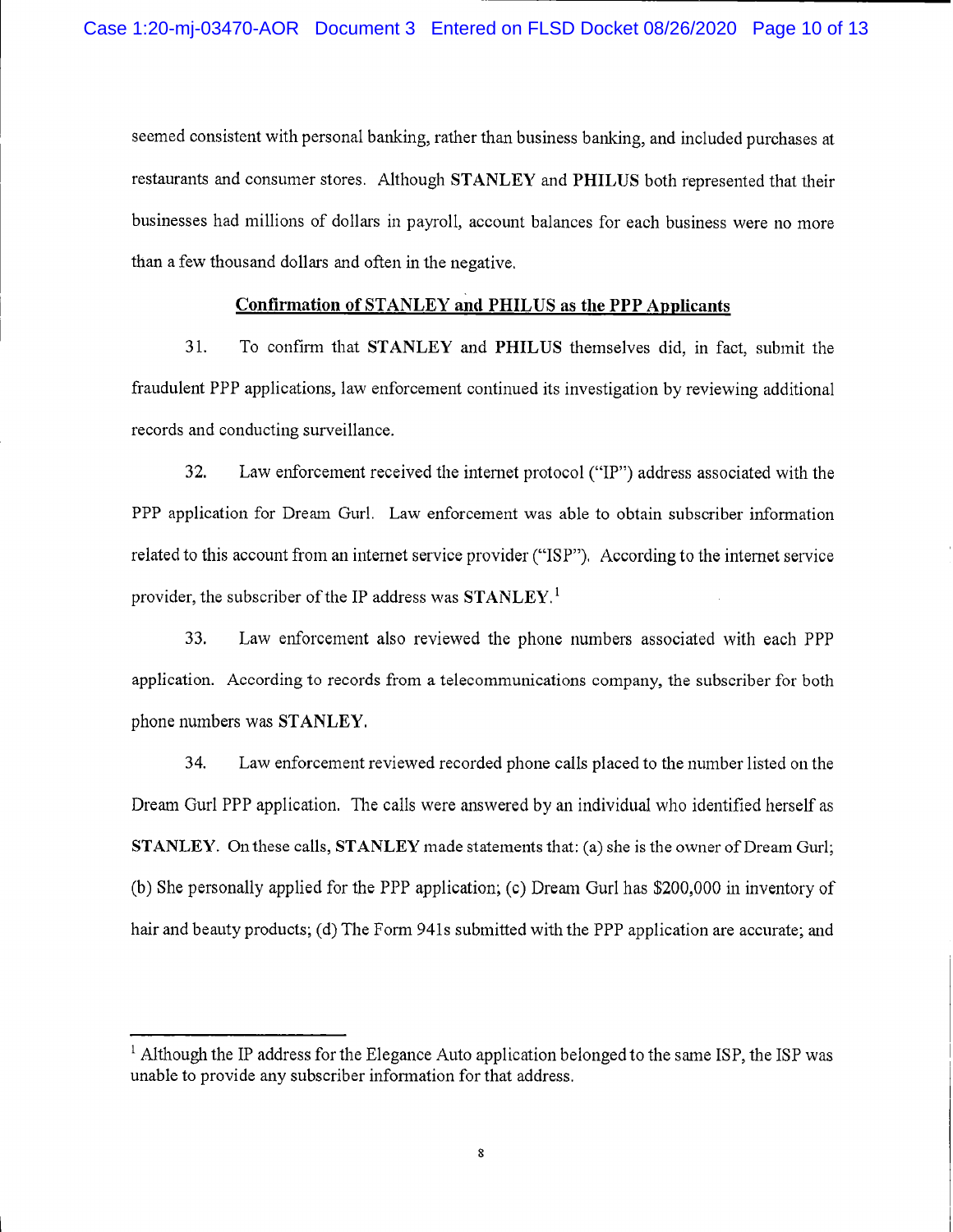(e) the physical address of the business is 1275 NE 118th Street, which is a storefront location where customers can walk in and shop.<sup>2</sup>

Law enforcement also reviewed recorded phone calls placed to the number listed 35. on the Elegance Auto PPP application. The calls were answered by an individual who identified himself as PHILUS. On these calls, PHILUS made statements that: (a) he is the owner of Elegance Auto; (b) he personally submitted the PPP application for Elegance Auto; and (c) the physical address of the business is located at 1277 NE 118th Street. PHILUS also stated that Elegance Auto sells and leases vehicles and motorcycles and that the company has 40 to 50 cars available at any time, with an estimated fleet value of over \$1 million. PHILUS also claimed that most of the cars in the fleet are located at the 1277 NE 118th Street location.

36. During the recorded call, PHILUS was also asked about Dream Gurl. PHILUS answered that he is not the CEO of Dream Gurl, that he did not know of Dream Gurl, and that he was unfamiliar with STANLEY.

37. Law enforcement conducted physical surveillance at the 1275 and 1277 NE 118th Street addresses listed on the two PPP applications. Law enforcement observed cars parked in front of the locations, which were registered to STANLEY and PHILUS. Law enforcement surveillance revealed that 1277 NE 118th Street (the purported location of the Elegance Auto rental business) was a single-family home. Law enforcement observed cars consistent in number with the size of the home, rather than a fleet of cars.

38. Finally, law enforcement was able to confirm the identity of STANLEY and PHILUS via photographic evidence. STANLEY and PHILUS employed Bank 2's drive-through to open their accounts on the same day. Surveillance footage captured a black Chevrolet with

 $2$  As discussed below, law enforcement surveilled this location, which is a single-family home.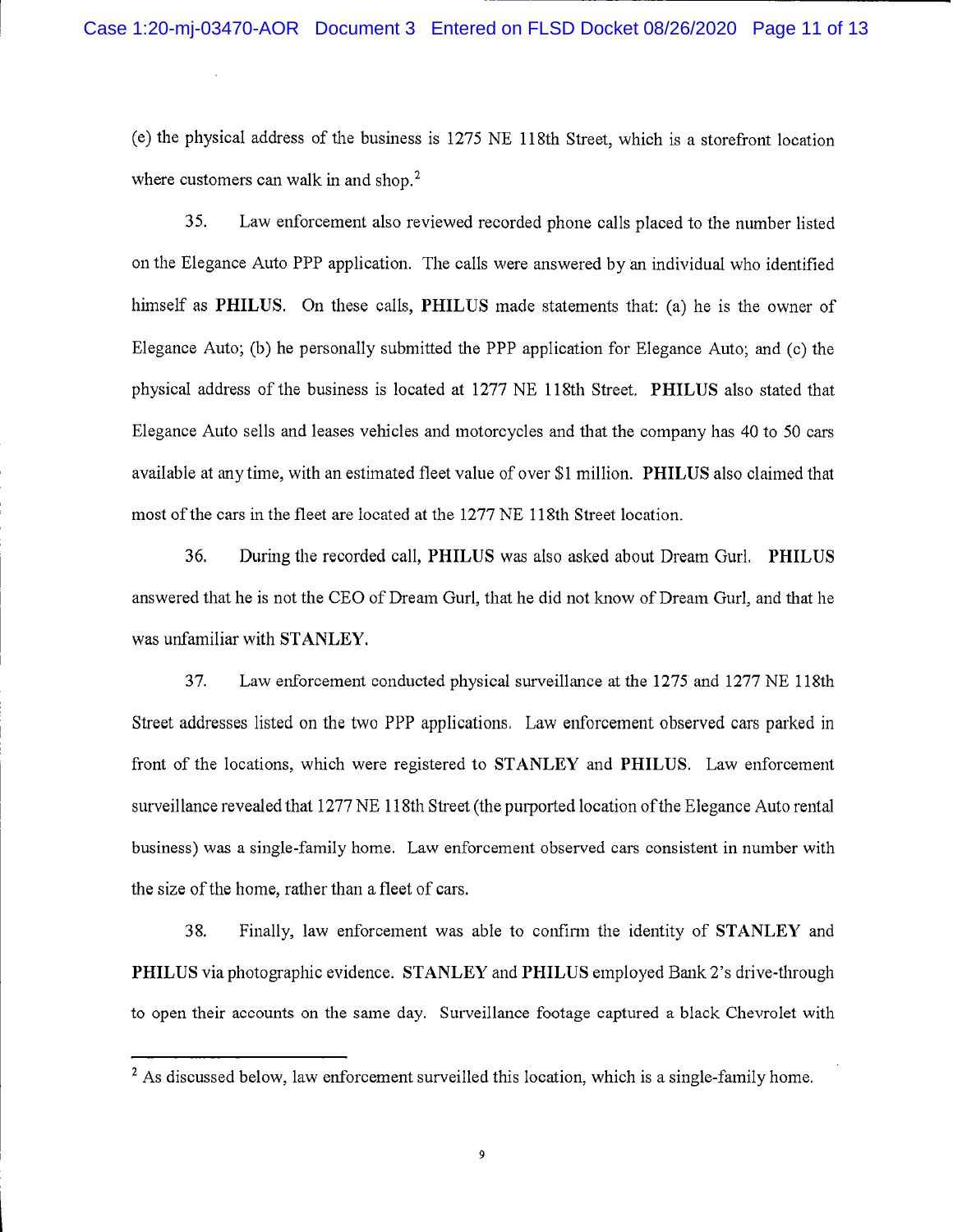three digits visible on the license plate. A male drove the car. The digits, as well as the make and model of the car, are consistent with a vehicle registered to STANLEY, which was observed in front of 1275 NE 118<sup>th</sup> Street, Miami, Florida. Both STANLEY and PHILUS identified additional bank accounts for their respective businesses on the recorded calls. Law enforcement reviewed stills from surveillance footage from those account. Stills for an account belonging to Elegance Auto show PHILUS. Stills for an account belonging to Dream Gurl show STANLEY.

#### **EIDL** Applications

39. Separate from the PPP loans, law enforcement queried other SBA pandemic relief programs to determine if STANLEY and PHILUS had applied for monies from those programs.

40. Law enforcement located EIDL applications for both STANLEY and PHILUS. STANLEY and PHILUS submitted the application on or about June 18, 2020. The application materials contained the following representations:

| Applicant<br>$\frac{1}{2} \sum_{i=1}^{\infty}$ | Type of            | <b>Industry</b> | Occupation $\frac{1}{2}$ # of |                  | $\mathscr{H} \hookrightarrow$ .<br><b>Business</b> |
|------------------------------------------------|--------------------|-----------------|-------------------------------|------------------|----------------------------------------------------|
|                                                | <b>Business</b>    |                 |                               | <b>Employees</b> | <b>Address</b>                                     |
| $\mathbf{q}_i = 0$                             | $n \times n$ . $n$ | المنافي         | Service Property              | <b>Claimed</b>   | $x = -\frac{2\pi}{2}$                              |
| Latoya Stanley                                 | Sole               | Agriculture     | Farmer                        |                  | 1275 NE 118 <sup>th</sup>                          |
|                                                | Proprietor         |                 |                               |                  | Street, Miami,                                     |
|                                                |                    |                 |                               |                  | Florida                                            |
| Johnny Philus                                  | Sole               | Agriculture     | Farmer                        | 10               | 535 NW 127 <sup>th</sup>                           |
|                                                | Proprietor         |                 |                               |                  | Street, North                                      |
|                                                |                    |                 |                               |                  | Miami, Florida <sup>3</sup>                        |

41. During the loan application process, the SBA communicated with both individuals via the phone number provided on the EIDL application. The phone numbers for STANLEY and PHILUS were identical to the phone numbers that STANLEY and PHILUS submitted with their PPP applications. STANLEY and PHILUS subsequently emailed tax information to the SBA to support their application.

<sup>&</sup>lt;sup>3</sup> Law Enforcement has reviewed PHILUS's driver's license which lists his home address as 535 NE 127<sup>th</sup> Street, North Miami, Florida, which is nearly identical to the address listed on the EIDL application.